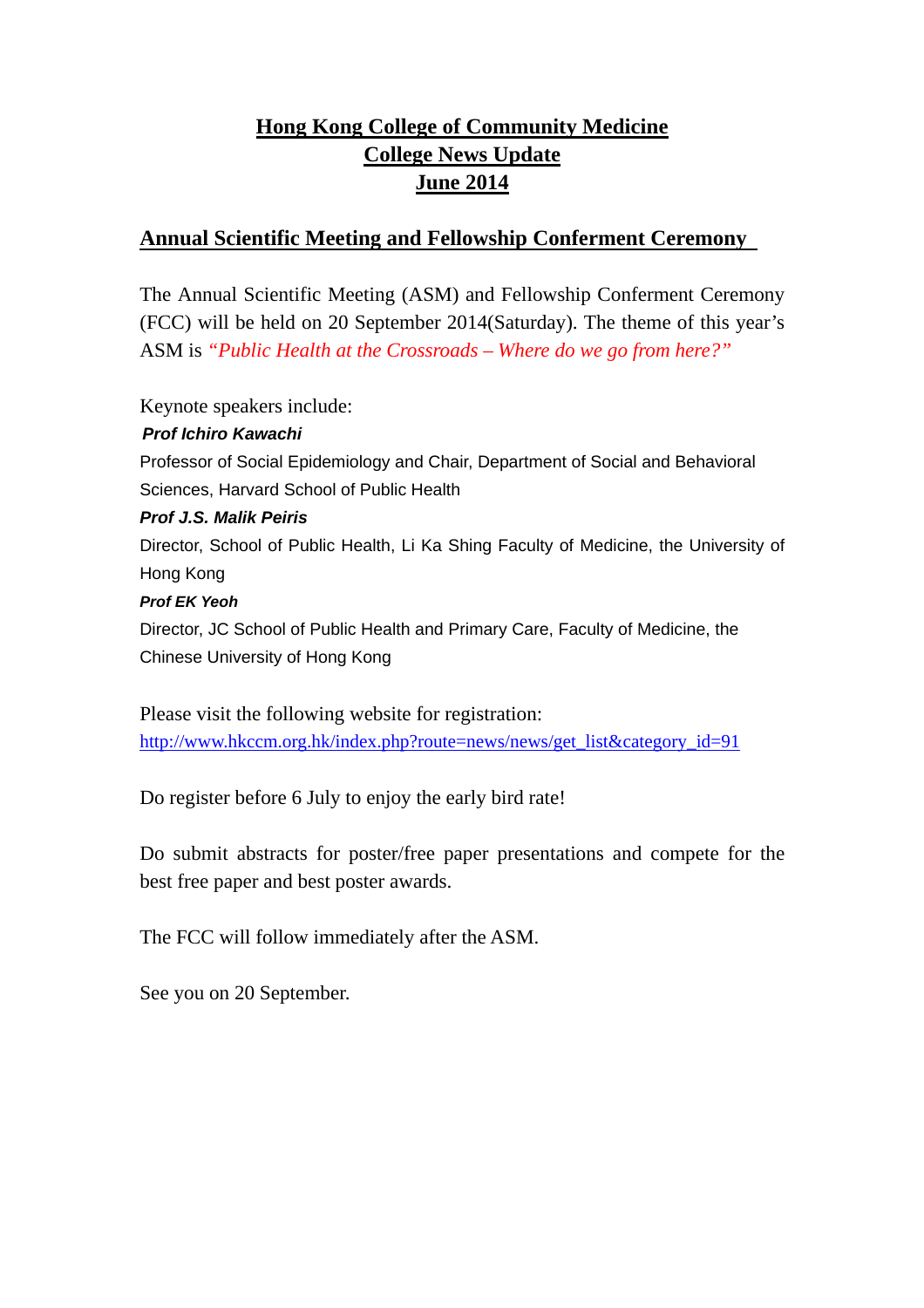# **Revision of Examination fees**

Taking into consideration the inflation and increase in the cost of living in the past years, as well as the fact that the examination fees have not been revised since the set up of the College, the College Council at its meeting on 16 April 2014 decided to revise the examination fees of Fellowship examinations as follows :

| <b>Examination</b>             | <b>Existing rate</b> | <b>Revised rate</b>  |
|--------------------------------|----------------------|----------------------|
|                                |                      | (wef 1.1.2015)       |
| Part I fellowship examination  | HK\$6000             | <b>HK\$8000</b>      |
| Part II fellowship examination | HK \$10000           | HK\$10000            |
| (AM, PHM)                      |                      | (no change)          |
| Part II fellowship examination | HK \$10000           | Written<br>Exam      |
| (OM) Written and Clinical      |                      | HK\$10000*           |
|                                |                      | <b>Clinical Exam</b> |
|                                |                      | HK \$10000*          |
| Exit examination               | HK\$6000             | HK\$10000            |

The revision will take effect from 1 January 2015.

\* Approved at the Council meeting on 12 October 2012 to take effect for the Clinical examination from January 2015 for existing OM trainees.

## **Charging of Administrative Fees**

Taking into consideration the experience of other Colleges, the College Council at its meeting on 16 April 2014 decided that an administrative fee would be charged for the following requests from members:

Request for a copy of an official receipt : HK\$50 Request for a certification letter on membership/traineeship status : HK\$100

The above new charges took effect from the date of the Council decision on 16 April 2014.

## **Training Programs**